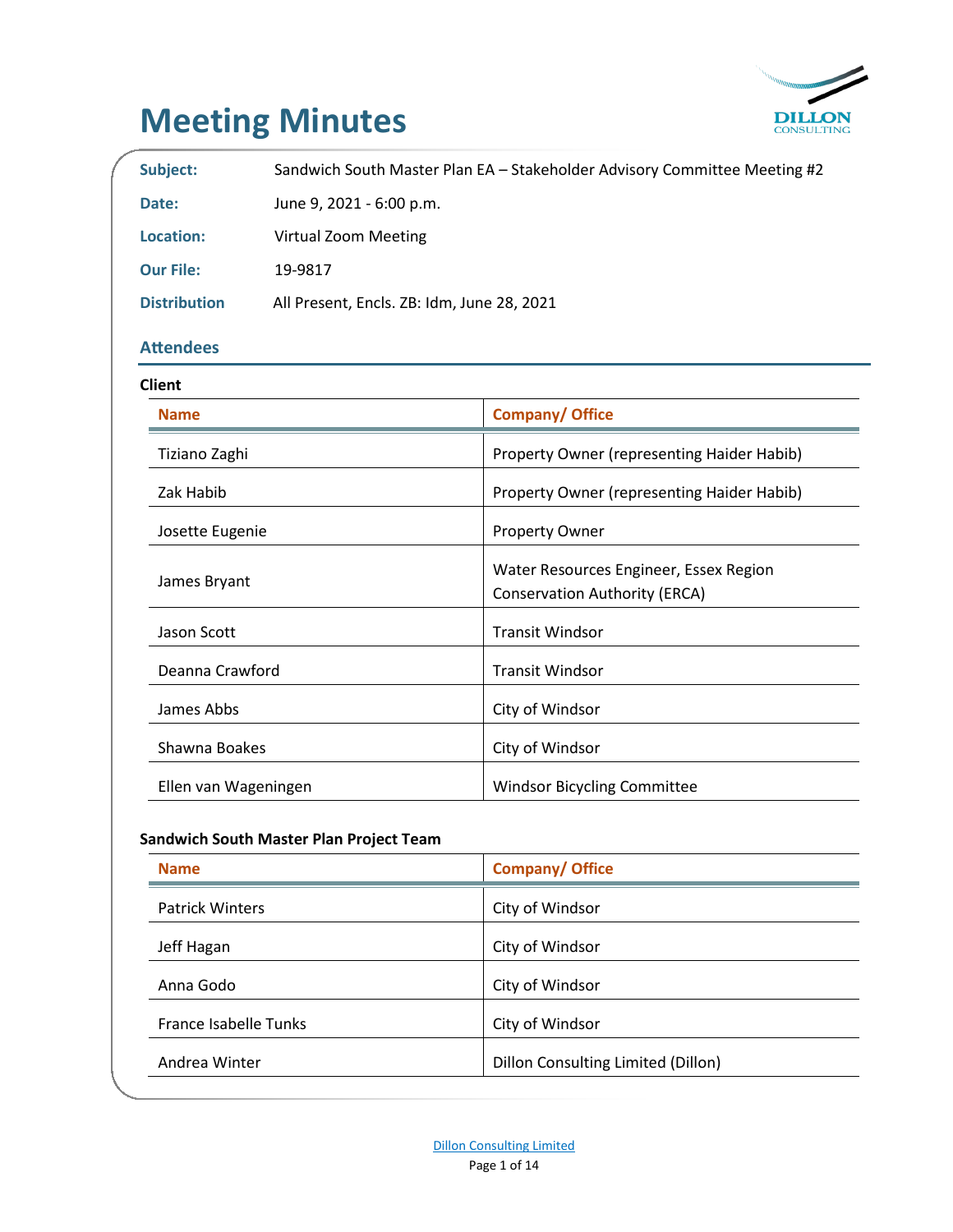| <b>Name</b>     | <b>Company/ Office</b>             |
|-----------------|------------------------------------|
| Karla Kolli     | Dillon Consulting Limited (Dillon) |
| Zachary Bush    | Dillon Consulting Limited (Dillon) |
| <b>Rob Muir</b> | Dillon Consulting Limited (Dillon) |
| Shawn Doyle     | Dillon Consulting Limited (Dillon) |
| Laura Herlehy   | Dillon Consulting Limited (Dillon) |
| Alex Butler     | Dillon Consulting Limited (Dillon) |

# **Absent**

| <b>Name</b>         | <b>Company/ Office</b>                                   |
|---------------------|----------------------------------------------------------|
| Keiran McKenzie     | Ward 9 City Councilor                                    |
| Matt Baird          | Property Owner (representing Haider Habid)               |
| <b>Steve Tuffin</b> | Director of Operations, Windsor International<br>Airport |
| Stephen Laforet     | Windsor Fire & Rescue Services                           |
| Jennifer DeMaeyer   | Multicultural Council of Windsor and Essex               |
| <b>Fahd Mikhael</b> | City of Windsor                                          |
| Allen Benson        | Dillon Consulting Limited (Dillon)                       |

# **Notes**

| <b>Item</b> | <b>Discussion</b>                                                                               | <b>Action by</b> |
|-------------|-------------------------------------------------------------------------------------------------|------------------|
| 1.          | <b>Introductions</b>                                                                            | n/a              |
| 1.1.        | The project team and attending Stakeholder Advisory Committee (SAC)<br>members were introduced. | <b>Info</b>      |
| 1.2.        | The presentation delivered as part of this meeting has been attached to<br>these minutes.       | <b>Info</b>      |
| 2.          | <b>Agenda and Objectives</b>                                                                    | n/a              |
| 2.1.        | Project team goes through the agenda of the meeting.                                            | <b>Info</b>      |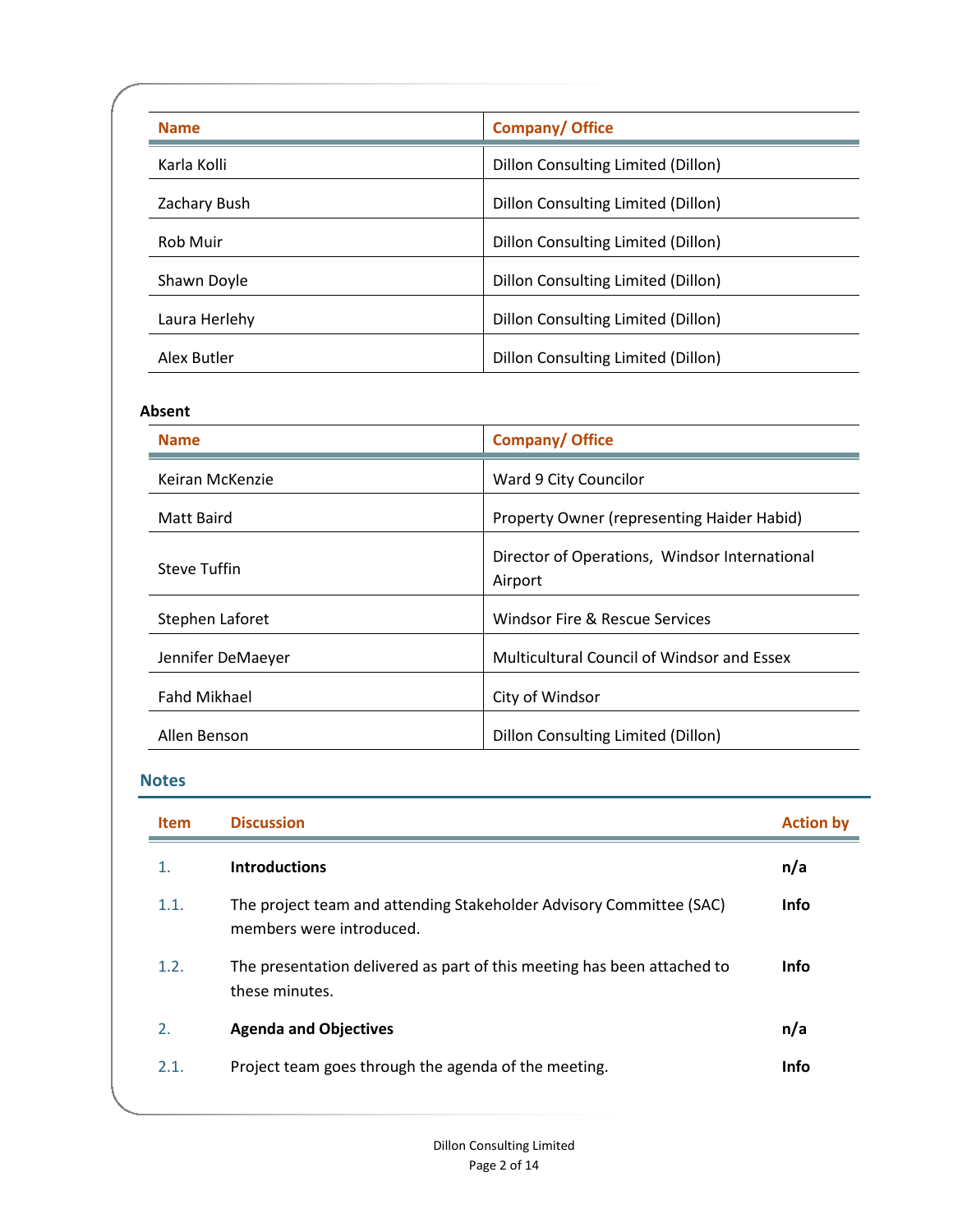| <b>Item</b> | <b>Discussion</b>                                                                                                                                                                                                   | <b>Action by</b> |
|-------------|---------------------------------------------------------------------------------------------------------------------------------------------------------------------------------------------------------------------|------------------|
| 2.2.        | Project team covers the objectives of today's meeting.                                                                                                                                                              | Info             |
| 3.          | <b>Project Update</b>                                                                                                                                                                                               | n/a              |
| 3.1.        | Project team goes through project update.                                                                                                                                                                           | Info             |
|             | Reminder of the service master plan's scope which includes identifying the<br>needs for road, sanitary and storm sewers, stormwater management<br>facilities, stormwater pump stations and Natural Heritage System. |                  |
| 3.2.        | Project team outlines study area, what it includes and the proposed land use<br>map.                                                                                                                                | <b>Info</b>      |
| 3.3.        | What we have completed to date: SAC meeting, PIC #1, working with ERCA<br>to develop floodplain, evaluated infrastructure alternatives, meeting with<br>stakeholders.                                               | Info             |
| 4.          | <b>Evaluation alternatives</b>                                                                                                                                                                                      | n/a              |
| 4.1.        | Objectives and criteria: There are 9 objectives and criteria used to evaluate<br>alternatives for each project solution.                                                                                            | <b>Dillon</b>    |
|             | Manage flood risk                                                                                                                                                                                                   |                  |
|             | Protect quality of life<br>٠                                                                                                                                                                                        |                  |
|             | Be cost effective and provide value<br>٠                                                                                                                                                                            |                  |
|             | Protect the natural environment<br>٠                                                                                                                                                                                |                  |
|             | Support the creation of a complete community<br>٠                                                                                                                                                                   |                  |
|             | Protect health and safety                                                                                                                                                                                           |                  |
|             | Align with existing infrastructure and studies                                                                                                                                                                      |                  |
|             | Build in resiliency                                                                                                                                                                                                 |                  |
|             | <b>Build in flexibility</b>                                                                                                                                                                                         |                  |
|             | Project solutions were evaluated and the preliminary preferred solutions are<br>described below for input from the SAC Team. These evaluations will also be<br>posted online for public consultation and input.     |                  |
|             | <b>Transportation Overview of Alternatives</b>                                                                                                                                                                      | n/a              |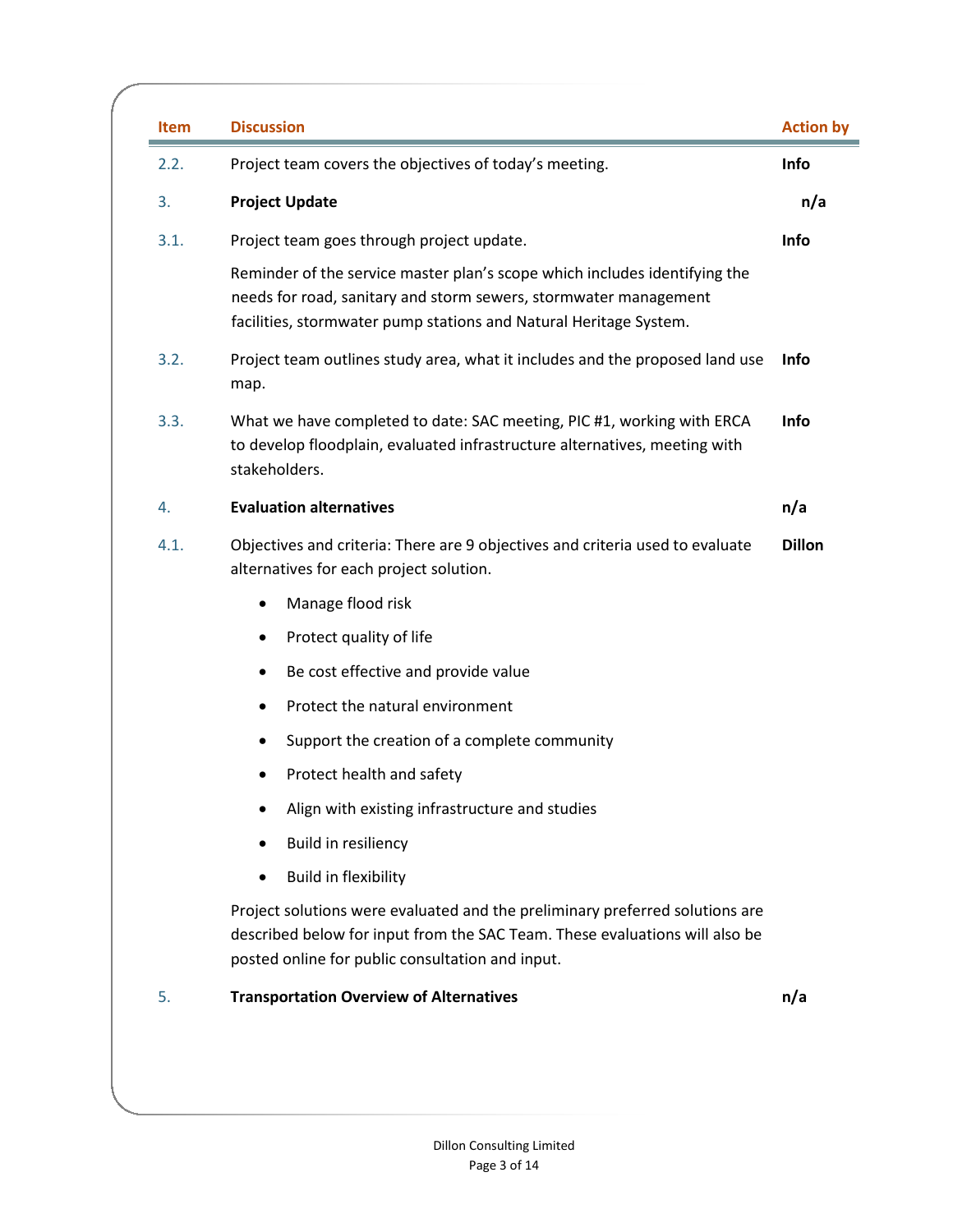| <b>Item</b> | <b>Discussion</b>                                                                                                                                                                                                                                                                                         | <b>Action by</b> |
|-------------|-----------------------------------------------------------------------------------------------------------------------------------------------------------------------------------------------------------------------------------------------------------------------------------------------------------|------------------|
| 5.1.        | The team provided a summary of the completed transportation network<br>analysis, estimating total number of vehicles and a draft road network that<br>would be required to accommodate development, including road widening<br>and changes in network. There are 4 high level transportation options:     | <b>Dillon</b>    |
|             | 1)<br>Do nothing;                                                                                                                                                                                                                                                                                         |                  |
|             | <b>Expand Road Network</b><br>2)                                                                                                                                                                                                                                                                          |                  |
|             | (Plan for High Auto Mode Share);<br>а.                                                                                                                                                                                                                                                                    |                  |
|             | (Emphasis on Sustainable Modes; and<br>b.                                                                                                                                                                                                                                                                 |                  |
|             | Consider smaller development plan.<br>3)                                                                                                                                                                                                                                                                  |                  |
|             | It was determined that Option 2B would be the most preferred.                                                                                                                                                                                                                                             |                  |
|             | There are 5 problem /opportunities:                                                                                                                                                                                                                                                                       |                  |
|             | North-South Capacity in the southeast section of the Sandwich<br>1.<br>South area which will require widening of $7th$ Concession Road or $8th$<br>Concession Road from two to four lanes;                                                                                                                |                  |
|             | North-South Capacity in the southwest section of the Sandwich<br>2.<br>South area which will require widening of 9 <sup>th</sup> Concession Road or<br>10 <sup>th</sup> Concession Road from two to four lanes;                                                                                           |                  |
|             | Alignment of East-West Collector North of East-West Arterial and<br>3.<br>South of Baseline Road;                                                                                                                                                                                                         |                  |
|             | Addition of an additional East-West connection from 7 <sup>th</sup> Concession<br>4.<br>Road to Walker Road; and                                                                                                                                                                                          |                  |
|             | Traffic management on Baseline Road between 7 <sup>th</sup> Concession Road<br>5.<br>and 8 <sup>th</sup> Concession Road.                                                                                                                                                                                 |                  |
| 5.2.        | Widening of 7 <sup>th</sup> Concession Road or 8 <sup>th</sup> Concession Road                                                                                                                                                                                                                            | <b>Dillon</b>    |
|             | 8 <sup>th</sup> Concession Road is the preferred alternative because it is more central to<br>the study area. 7 <sup>th</sup> Concession Road is not preferred because it is on the<br>periphery of the study area and will be right-in/right out at the East-West<br>Arterial Road limiting its utility. |                  |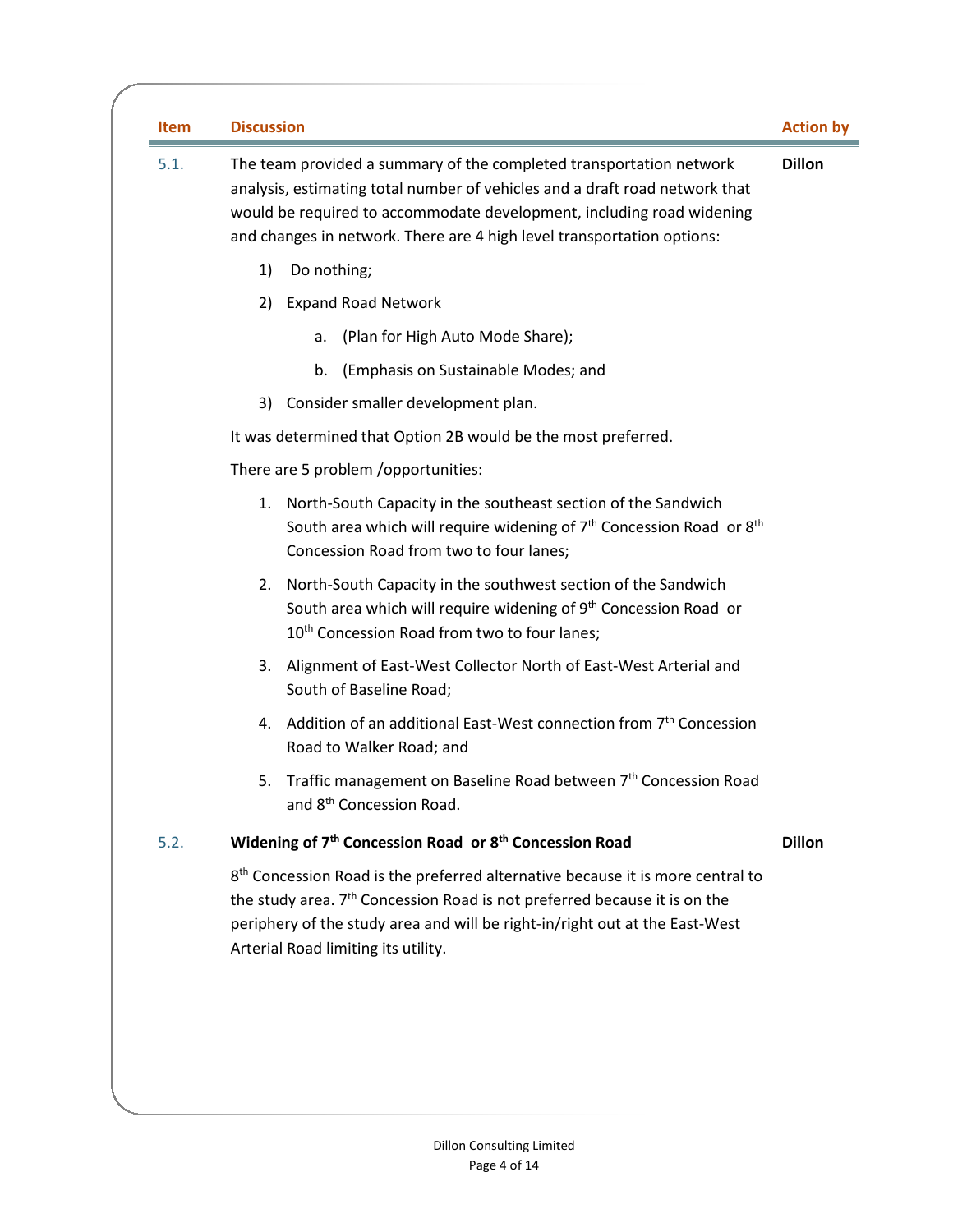| <b>Item</b> | <b>Discussion</b>                                                                                                                                                                                                                                                                                                                                                                                                                                                                                                                                                                                                                                                                                                                                                                                                                                                                 | <b>Action by</b> |
|-------------|-----------------------------------------------------------------------------------------------------------------------------------------------------------------------------------------------------------------------------------------------------------------------------------------------------------------------------------------------------------------------------------------------------------------------------------------------------------------------------------------------------------------------------------------------------------------------------------------------------------------------------------------------------------------------------------------------------------------------------------------------------------------------------------------------------------------------------------------------------------------------------------|------------------|
| 5.3.        | Widening of 9 <sup>th</sup> Concession Road or 10 <sup>th</sup> Concession Road                                                                                                                                                                                                                                                                                                                                                                                                                                                                                                                                                                                                                                                                                                                                                                                                   | <b>Dillon</b>    |
|             | Both corridors are similar, however Concession Road 10 is planned to be<br>right-in/right-out at County Road 42 (CR42) due to its proximity to Lauzon<br>Parkway. Therefore, widening Concession Road 9 is the preferred<br>alternative.                                                                                                                                                                                                                                                                                                                                                                                                                                                                                                                                                                                                                                          |                  |
| 5.4.        | East-West Collector Alignment / Joy Road Traffic Management                                                                                                                                                                                                                                                                                                                                                                                                                                                                                                                                                                                                                                                                                                                                                                                                                       | <b>Dillon</b>    |
|             | In order to create a complete road network facilitating travel within the<br>study area, several collector roads need to be added to the study area.<br>There are few opportunities to add a collector that can traverse the entirety<br>of the study area. There is an opportunity to add an east-west collector<br>between Baseline Road and the East-West Arterial that can use the Joy Road<br>right-of-way, curve north to connect with a collector in East Pelton, or curve<br>south to connect with a collector in East Pelton. Due to the narrow right of<br>way on Joy Road and the disruption to existing residents, using the Joy Road<br>right of way is not preferred. Curving the road south is the preferred<br>alternative as it avoids the Joy Road right of way and facilitates a connection<br>to Walker Road should that collector be extended in the future. |                  |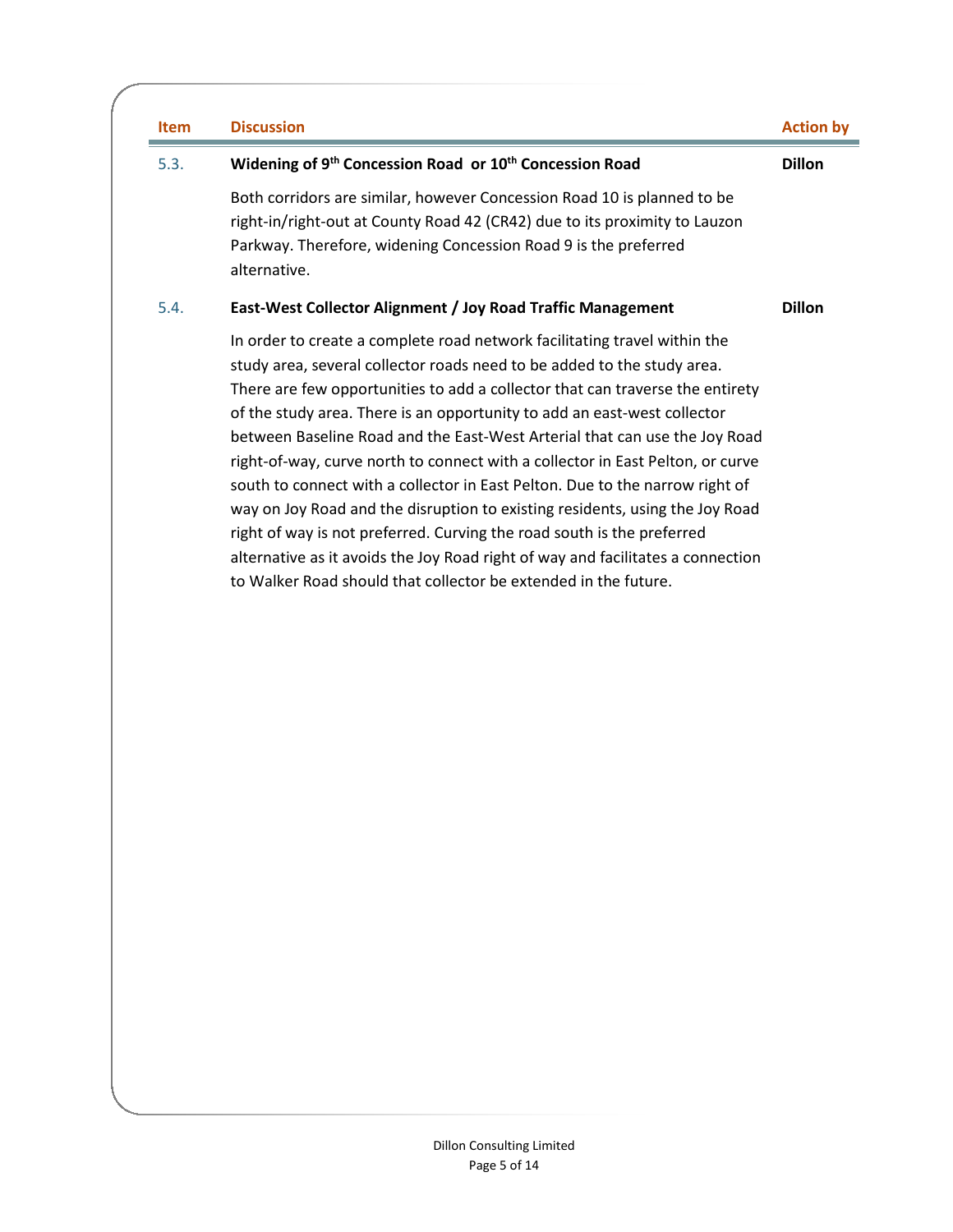#### **Item Discussion Action by**

### 5.5. **Additional East West Connection to Walker road**

**Dillon**

The need to provide an additional connection to Walker Road from the Sandwich South area was considered to provide better connectivity to the external road network and through the transportation network assessment, the additional connection to Walker Road would assist with northwest traffic movements, due to much of the Sandwich South traffic would be going north and west of study area and access points to Walker Road are limited to CR42 and the proposed CR42. Not many options for people to access Walker Road.

### **Potential Benefits**

- Modest improvement to intersection capacity listed above but not significant; and
- Adds flexibility for potential road closures.

# **Potential Impacts**

- Expensive, requires acquisition of developed property;
- Need for new connection to cross existing rail corridor; and
- Not worth the benefit based on benefit/cost comparison.

It was concluded based on the environmental assessment that this connection would not be a preferred solutions.

# 5.6. **Additional East-West Connection Walker** (**Baseline Road Traffic Management)**

**Dillon**

High peak hour volumes are anticipated on Baseline Road which currently has residential development on both sides of the roadway between 7<sup>th</sup> Concession Road and 8th Concession Road. Four options were reviewed as part of the solution to mitigate traffic impacts. The "Do Nothing" option does not protect quality of life, therefore options to dead end Baseline Road at 8<sup>th</sup> Concession Road or institute traffic calming measures were reviewed. Implementing a dead end as noted, results in emergency vehicle access issues. Traffic calming was the preferred option.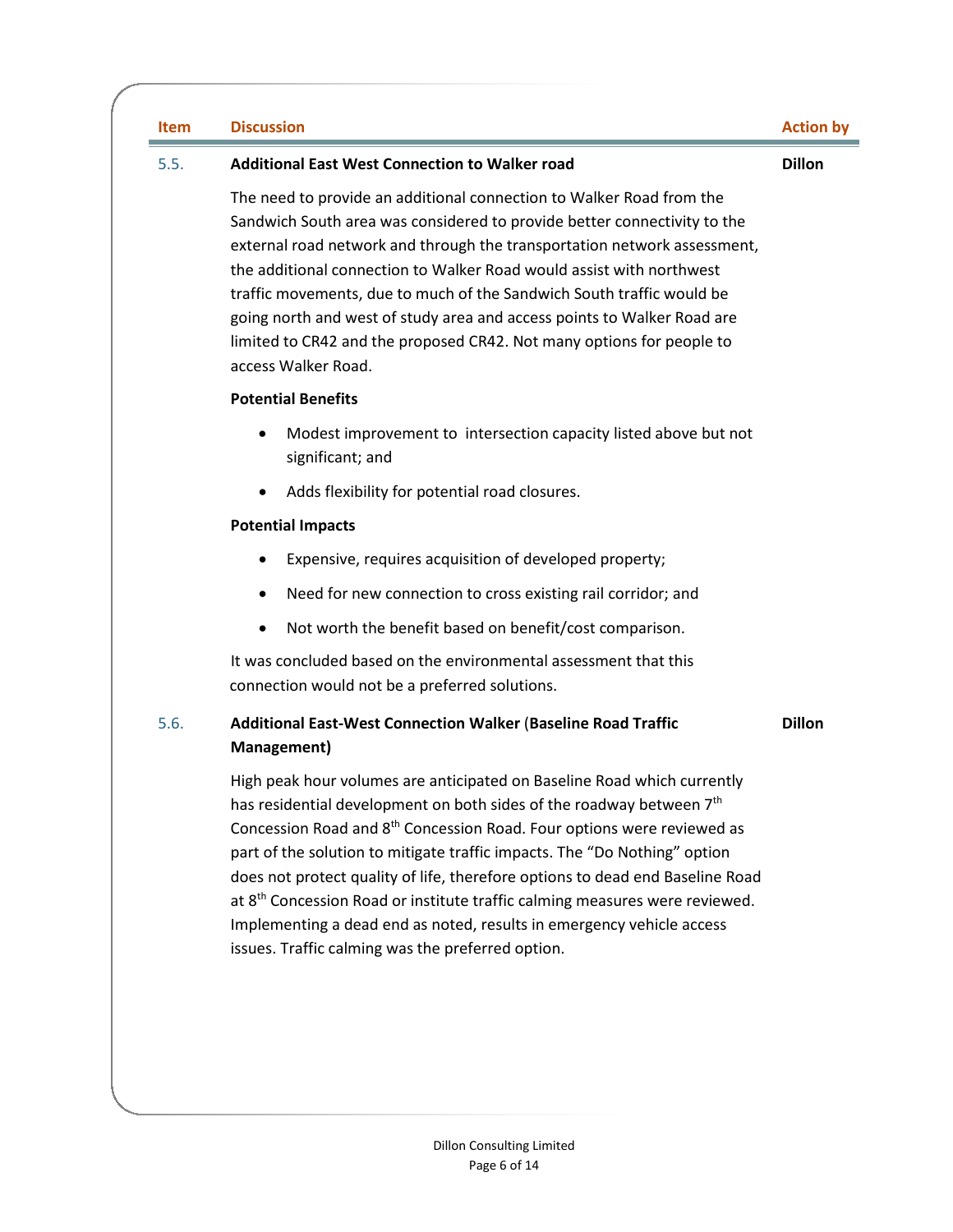#### **Item Discussion Action by**

**Dillon**

#### 5.7. **Draft Transportation Network**

The network is informed by the CR42 Secondary Plan and East Pelton Secondary Plan. We have added additional proposed road, to create a more complete road network. As development happens more roads will be added to figure.

**Looking at location for the East-West Arterial (E-W Arterial) roadway are there any concerns to proximity to where the roadway meets the future Lauzon Parkway? Are we thinking about moving the E-W Arterial further south?**

The E-W Arterial roadway placement was defined as part of the Lauzon Parkway EA. The project team looked at the midblock collector to be placed mid-way between Baseline Road and the E-W Arterial Road, while respecting as much of the road network from the East Pelton and CR42 plan as possible. We did not go back and re-examine the alignment. The stormwater drainage areas were also established based on the location of this corridor and was integrated into the Upper Little River Watershed Stormwater Management Study.

# **It was requested that the proposed road network that shows the area, north of CR42 be shown.**

A full plan will be provided to the group as part of the SAC meeting minutes.

# 5.8. **Cycling facilities**

**Dillon**

We identified two types of preferred cycling facilities. First being a protected on street cycling lane, with protections built into the roadway. Works along road segments with lower traffic and speeds and with a higher level of intersections. The other facility is a Cycle track, built into the boulevard, same level as the sidewalk. This is ideal where vehicular speeds are higher with less intersections and higher traffic volumes.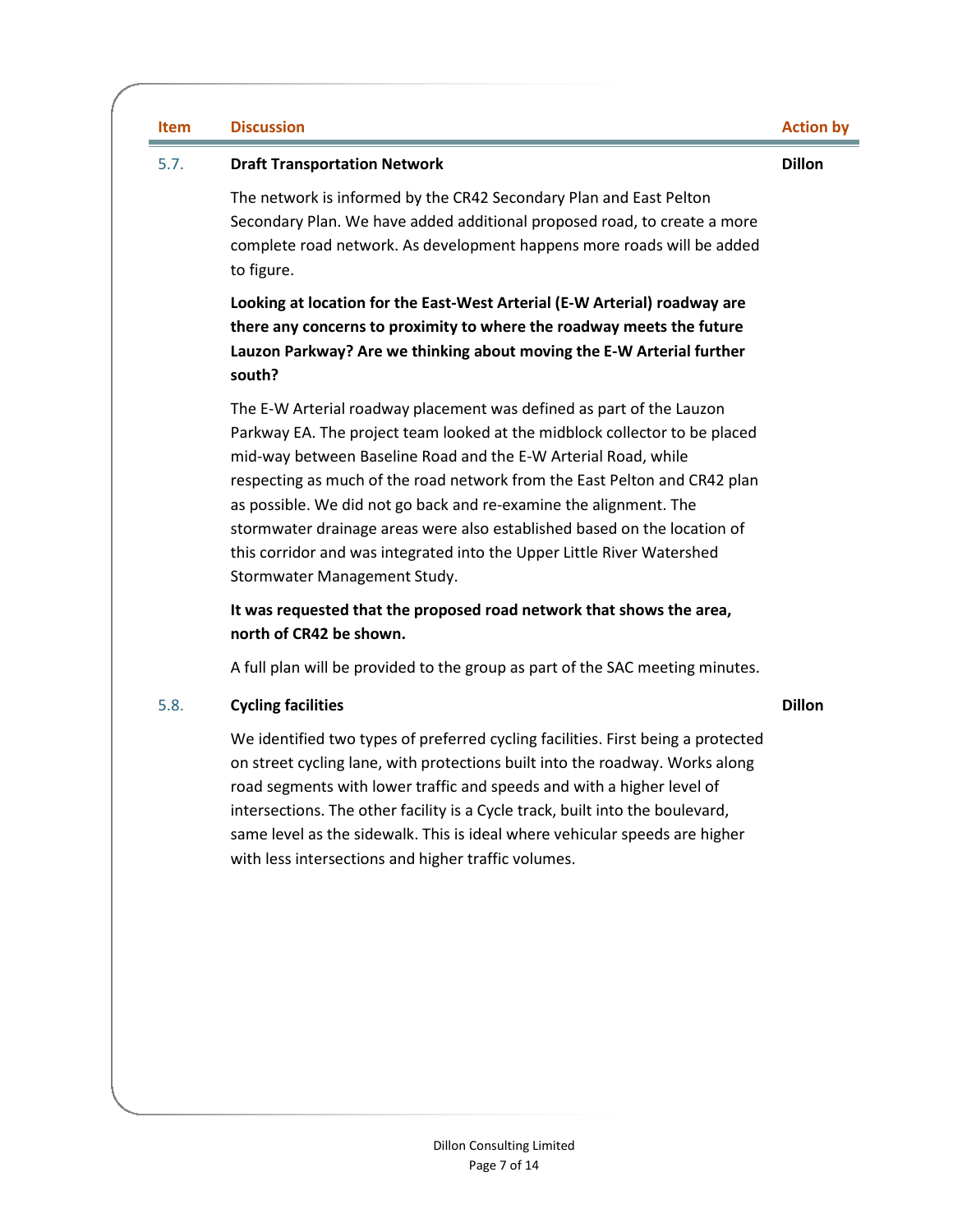| <b>Item</b> | <b>Discussion</b>                                                                                                                                                                                                                                                                                                                                                                                                                                                             | <b>Action by</b> |
|-------------|-------------------------------------------------------------------------------------------------------------------------------------------------------------------------------------------------------------------------------------------------------------------------------------------------------------------------------------------------------------------------------------------------------------------------------------------------------------------------------|------------------|
| 5.9.        | <b>Transportation Discussion:</b>                                                                                                                                                                                                                                                                                                                                                                                                                                             | Info.            |
|             | In regards to Walker Road connections. Is there flexibility on where they<br>connect to 7 <sup>th</sup> Concession Road, we have concern with the existing rail line,<br>could be problematic if near the rail crossing on $7th$ Concession, is there<br>flexibility?                                                                                                                                                                                                         |                  |
|             | The collector road network layout was based on the existing road network<br>outlined in the East Pelton Secondary Plan. There is flexibility in the location<br>of the collector road networks and if proposals to revise the road network<br>are presented those can be reviewed and discussed further.                                                                                                                                                                      |                  |
|             | Has there been discussion with owner of railway in terms of longevity, is it<br>going to be there for the next 20 years?                                                                                                                                                                                                                                                                                                                                                      |                  |
|             | In 2006 a strategic rail study was done, looked at lines to be abandoned, this<br>was identified to continue to be active.                                                                                                                                                                                                                                                                                                                                                    |                  |
|             | The recommendation is not to do another east west connector to Walker<br>Road. Was there thought given to pedestrian and active transportation<br>connections, as it is pedestrian unfriendly? Anything about trails or paths?<br>Has that been thought about?                                                                                                                                                                                                                |                  |
|             | We have not considered an additional active transportation connection to<br>Walker Road. We have only recently concluded that there is no value to<br>making a vehicular connection. I would take away the question and consider<br>if further.                                                                                                                                                                                                                               |                  |
|             | Have we consulted with the biking communities, and how we can take the<br>roads we have now and create more bike lanes?                                                                                                                                                                                                                                                                                                                                                       |                  |
|             | Previously completed studies (County Wide Active Transportation System<br>(CWATS) and Bicycle Use Master Plan (BUMP)) were used to inform the<br>cycling recommendations for this study. All roadways in the road network<br>will accommodate bicycle facilities (Protected Bike Lanes or Raised Cycle<br>Lanes). We have considered adding additional bike lanes to the current<br>network. Multi-use pathways will also be accommodated within the<br>stormwater corridors. |                  |
| 6.          | <b>Stormwater Management</b>                                                                                                                                                                                                                                                                                                                                                                                                                                                  | n/a              |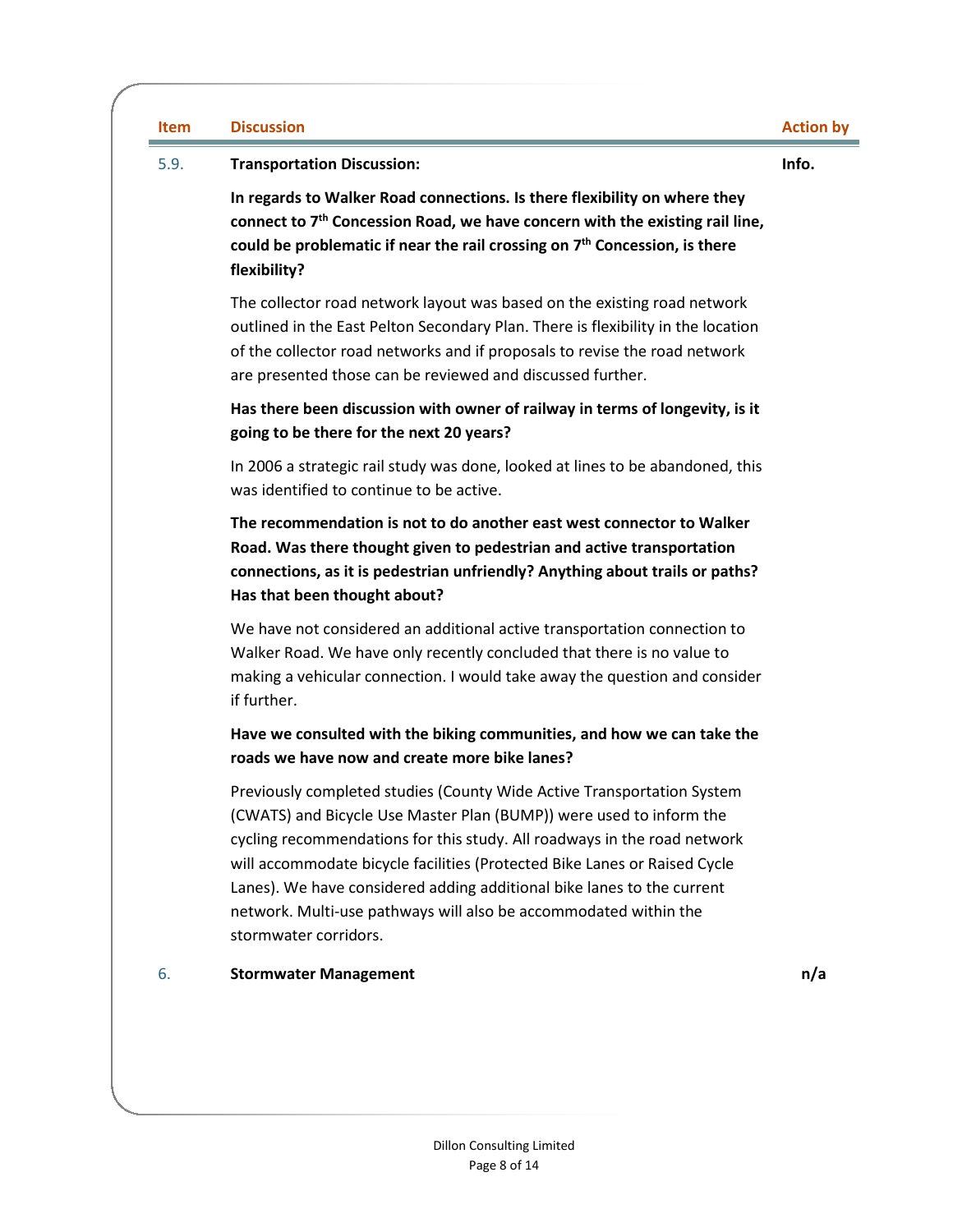| Item | <b>Discussion</b>                                                                                                                                                                                                                                                                                                                                                                                                                                                                                                                                                                                                                                                             | <b>Action by</b> |
|------|-------------------------------------------------------------------------------------------------------------------------------------------------------------------------------------------------------------------------------------------------------------------------------------------------------------------------------------------------------------------------------------------------------------------------------------------------------------------------------------------------------------------------------------------------------------------------------------------------------------------------------------------------------------------------------|------------------|
| 6.1. | Four (4) options were presented at the PIC. Options 1a and 1b, use a wet<br>stormwater management pond, where Option 1b includes low impact<br>development measures within the upstream storm sewer system to provide<br>additional water treatment and runoff attenuation. Draft conceptual layout<br>and cross sections of the stormwater ponds were presented to provide<br>context on the size and various pond design components.                                                                                                                                                                                                                                        | <b>Dillon</b>    |
|      | Options 2a and 2b, used dry ponds, to compensate the lower water quality,<br>low impact development controls would need to be incorporated upstream.                                                                                                                                                                                                                                                                                                                                                                                                                                                                                                                          |                  |
| 6.2. | <b>Evaluations:</b>                                                                                                                                                                                                                                                                                                                                                                                                                                                                                                                                                                                                                                                           | <b>Dillon</b>    |
|      | They were all consistent in meeting goals of managing flood risk and safety.<br>All the options aligned with existing infrastructure studies and creating a<br>complete community. They all protect quality of life. Cost effectiveness,<br>centralized wet ponds are cost efficient, in contrast the other options which<br>have higher capital and higher operation and maintenance cost. Also there<br>are higher lifecycle servicing costs to implement LID controls. Options 1b<br>and 2b have the most resilient. Looking all together, Option 1a gives us the<br>most flexibility and is the most cost efficient and therefore is the preliminary<br>preferred option. |                  |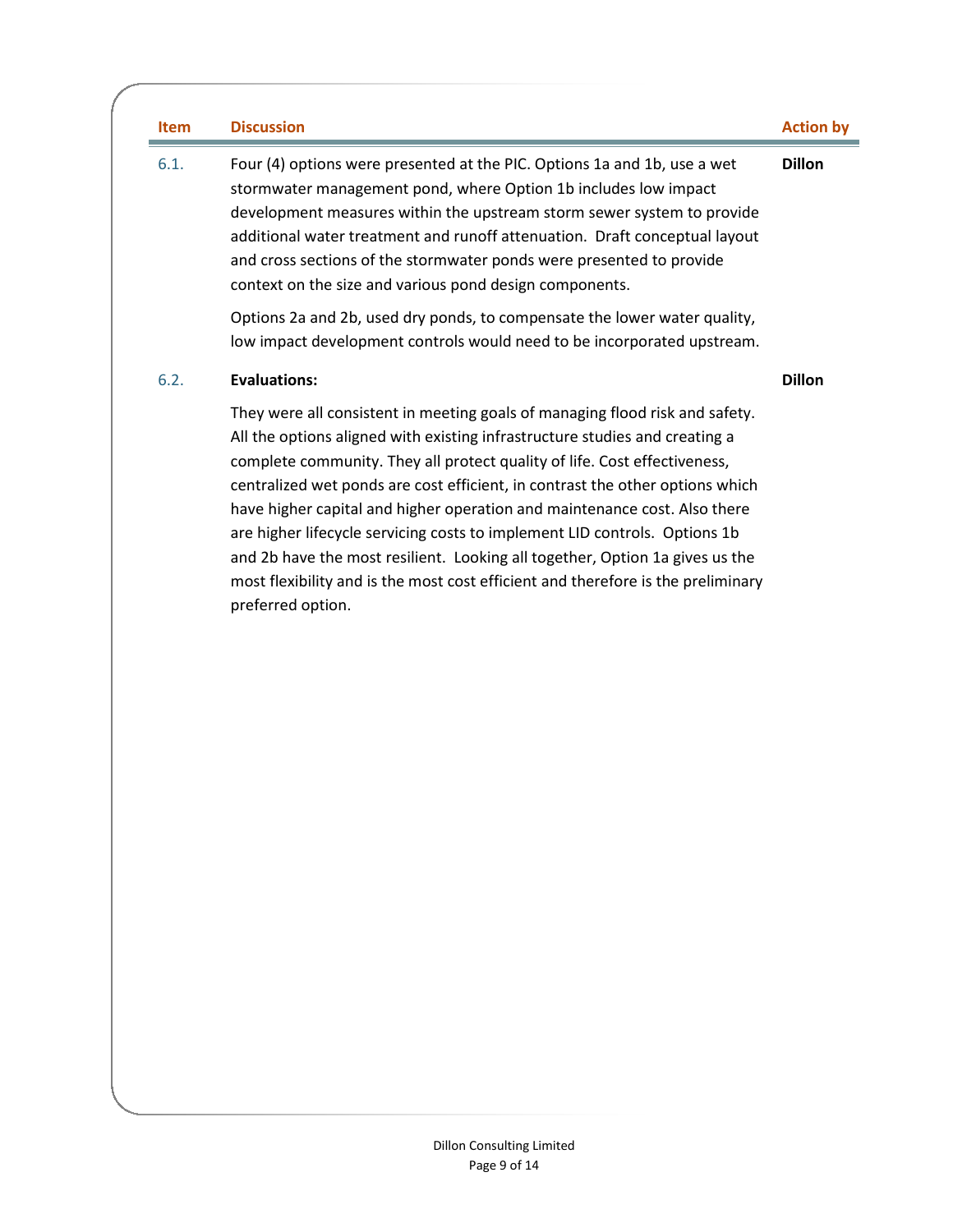| <b>Item</b> | <b>Discussion</b>                                                                                                                                                                                                                                                                                                                                                                     | <b>Action by</b> |
|-------------|---------------------------------------------------------------------------------------------------------------------------------------------------------------------------------------------------------------------------------------------------------------------------------------------------------------------------------------------------------------------------------------|------------------|
| 6.3.        | <b>Stormwater Management Discussion:</b>                                                                                                                                                                                                                                                                                                                                              | Info.            |
|             | Was a similar analysis done for the whole study area?                                                                                                                                                                                                                                                                                                                                 |                  |
|             | We have done analysis in terms of peak flow benefits of the complete area.<br>The concept we have been advancing has been focused on East Pelton and<br>the CR42 Secondary Plan area as that is the current scope of the study.                                                                                                                                                       |                  |
|             | The functional design for the stormwater management ponds will be<br>completed for the two established secondary plan areas as there are<br>established plans for those two areas. Design of exterior areas will be<br>developed as part of future studies.                                                                                                                           |                  |
|             | Is the Tecumseh Hamlet stormwater management pond part of this study?                                                                                                                                                                                                                                                                                                                 |                  |
|             | Analysis has been done for that area as part of a separate study and<br>integrated into the overall hydrology model as that area is within the overall<br>drainage area. Where there are existing studies and information is available,<br>that information has been integrated into this study to ensure that this<br>study is coordinated with other completed and ongoing studies. |                  |
|             | In regards to the facilities. They are going to be on private properties, but<br>will service lands owned by other people, is there going to be a cost<br>sharing plan discussed?                                                                                                                                                                                                     |                  |
|             | Cost sharing would be established during the draft plan approval process,<br>we would likely cover the costs and then figure out how to split it with<br>developers in the future.                                                                                                                                                                                                    |                  |
| 7.          | <b>Storm Sewer</b>                                                                                                                                                                                                                                                                                                                                                                    | n/a              |
| 7.1.        | Team explained options:                                                                                                                                                                                                                                                                                                                                                               | <b>Dillon</b>    |
|             | Option 1. Do nothing                                                                                                                                                                                                                                                                                                                                                                  |                  |
|             | Option 2. Storm sewer network                                                                                                                                                                                                                                                                                                                                                         |                  |
|             | Option 3. Combine open drain and storm sewer network                                                                                                                                                                                                                                                                                                                                  |                  |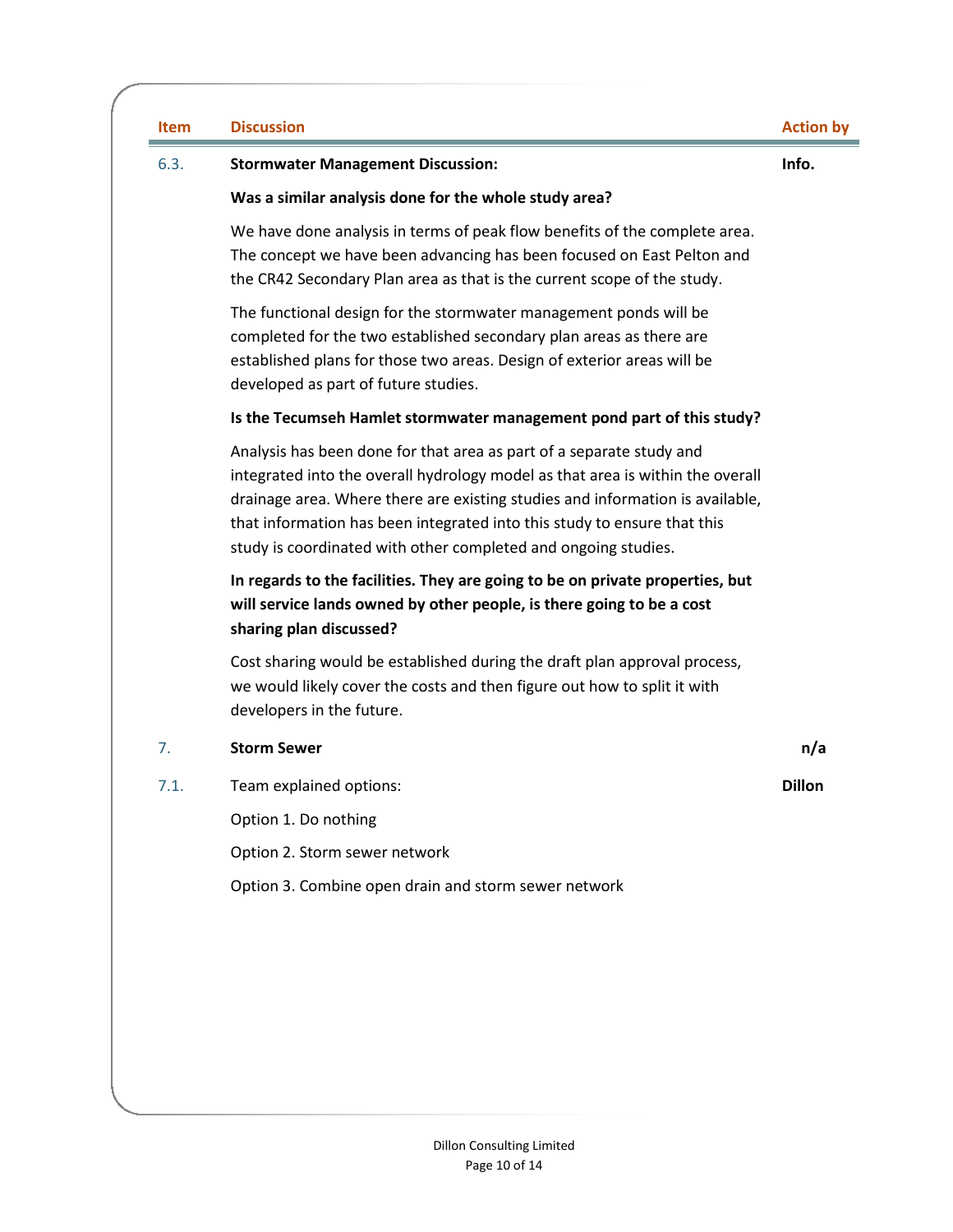| Item | <b>Discussion</b>                                                                                                                                                                                                                                                                                                                                                                                                                                                                                                                                                                  | <b>Action by</b> |
|------|------------------------------------------------------------------------------------------------------------------------------------------------------------------------------------------------------------------------------------------------------------------------------------------------------------------------------------------------------------------------------------------------------------------------------------------------------------------------------------------------------------------------------------------------------------------------------------|------------------|
| 7.2. | <b>Evaluation of alternatives:</b>                                                                                                                                                                                                                                                                                                                                                                                                                                                                                                                                                 | <b>Dillon</b>    |
|      | The current drains wouldn't support the new developments. Traditional<br>storm sewer is preferred to create a complete community, this will allow us<br>to implement all the other things we talked about. The new network will<br>improve the level of service. We want to reduce the service levels so we can<br>provide access for health and safety reasons. Option 2 and 3 align with other<br>studies and secondary plans. We want to make sure the solutions have<br>resiliency, specifically with respect to climate change. Overall Option 2 is<br>preliminary preferred. |                  |
| 7.3. | <b>Discussion:</b>                                                                                                                                                                                                                                                                                                                                                                                                                                                                                                                                                                 | Info.            |
|      | We are developing the sewer network, it is based on the stormwater pond<br>layout. It will be more detailed for the two secondary plan areas.                                                                                                                                                                                                                                                                                                                                                                                                                                      |                  |
| 8.   | <b>Floodplain Mapping:</b>                                                                                                                                                                                                                                                                                                                                                                                                                                                                                                                                                         | <b>Dillon</b>    |
|      | The existing floodplain mapping is being finalized, it is based on a two zone<br>concept. The zones would include:                                                                                                                                                                                                                                                                                                                                                                                                                                                                 |                  |
|      | Floodway: Flood hazard area is where development is not permitted<br>without study to confirm no adverse impacts, and                                                                                                                                                                                                                                                                                                                                                                                                                                                              |                  |
|      | Flood Fringe: Development is permitted that meets flood-proofing<br>standards based on, at a minimum, the designated flood elevations.                                                                                                                                                                                                                                                                                                                                                                                                                                             |                  |
| 8.1. | The fringe areas is a lot wider, it is where flood proofing would be required.<br>Some of the flood fringe depth is only 10cm deep. The flood fringe is<br>determined based on peak timings. We are putting these on scales of<br>mapping that can be seen at a local level. We are creating the regulatory<br>mapping to show the floodway and flood fringe. The flood fringe would<br>show the safe flood proofing would be. We sent the templates to ERCA.                                                                                                                      | <b>Dillon</b>    |
|      | Flood plain management: Drain realignment. We are reducing flood risk<br>with E-W arterial drain diversion.                                                                                                                                                                                                                                                                                                                                                                                                                                                                        |                  |
| 9.   | <b>Natural Environment</b>                                                                                                                                                                                                                                                                                                                                                                                                                                                                                                                                                         | n/a              |
| 9.1. | Develop a Natural Heritage System (NHS)<br>Delineate natural features, function and linkages of landscape to protect<br>and preserve, where appropriate, enhance environment. Based on the<br>ultimate floodplain boundaries and functional stormwater management<br>requirements.                                                                                                                                                                                                                                                                                                 | <b>Dillon</b>    |
|      |                                                                                                                                                                                                                                                                                                                                                                                                                                                                                                                                                                                    |                  |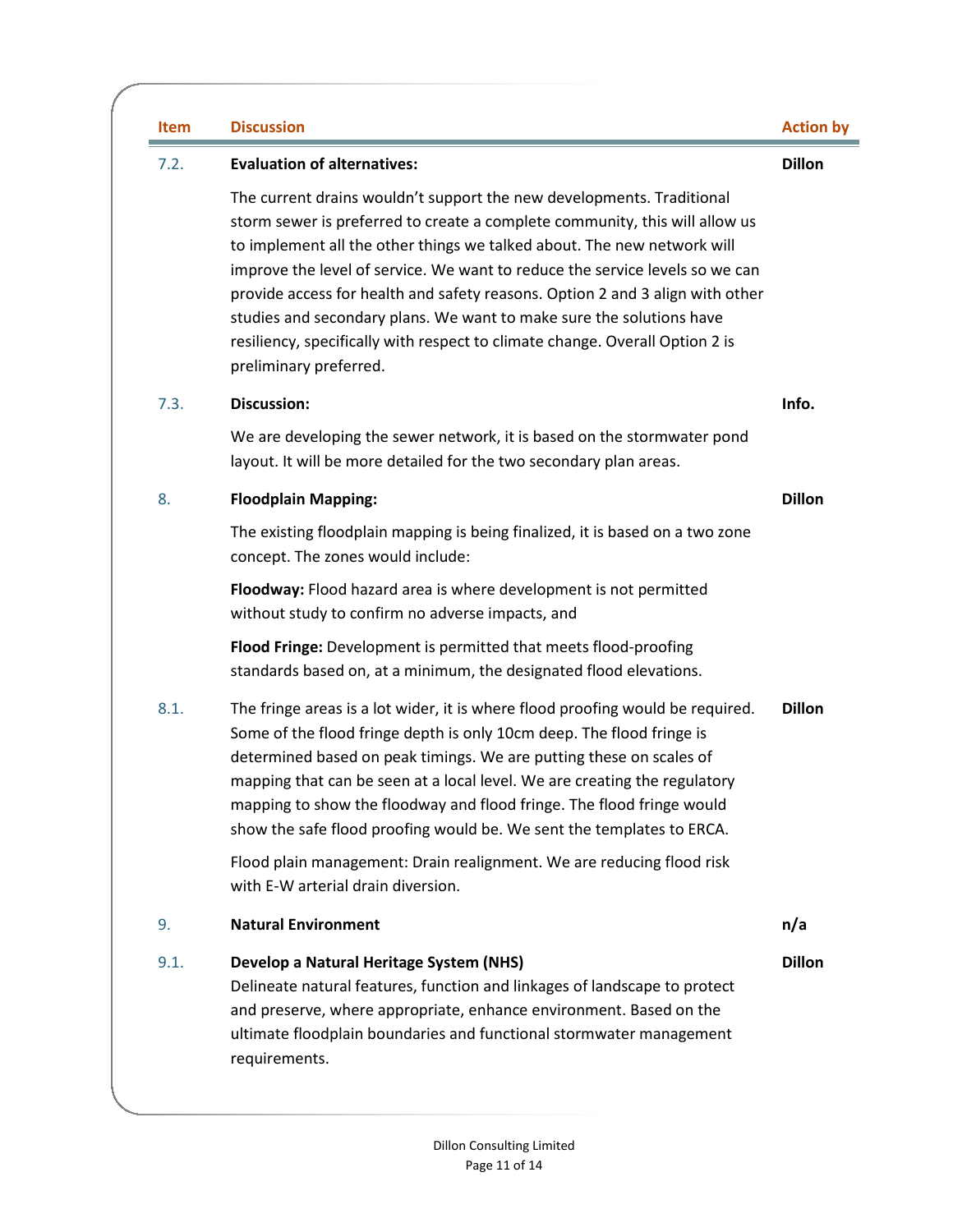| <b>Item</b> | <b>Discussion</b>                                                                                                                                                                                                                                                                                                                              | <b>Action by</b> |
|-------------|------------------------------------------------------------------------------------------------------------------------------------------------------------------------------------------------------------------------------------------------------------------------------------------------------------------------------------------------|------------------|
| 9.2.        | <b>Staging of Development</b><br>A number of factors that must be considered in the development of a<br>staging plan were reviewed with the team. Details regarding the<br>infrastructure required to allow for development to occur which will be<br>highlighted in the SSMSP report. Reviewing staging is the next steps of this<br>project. | <b>Dillon</b>    |
| 10.         | <b>PIC #2:</b>                                                                                                                                                                                                                                                                                                                                 | <b>Dillon</b>    |
|             | The project team requested feedback on the content and presentation of<br>materials for the upcoming PIC #2                                                                                                                                                                                                                                    |                  |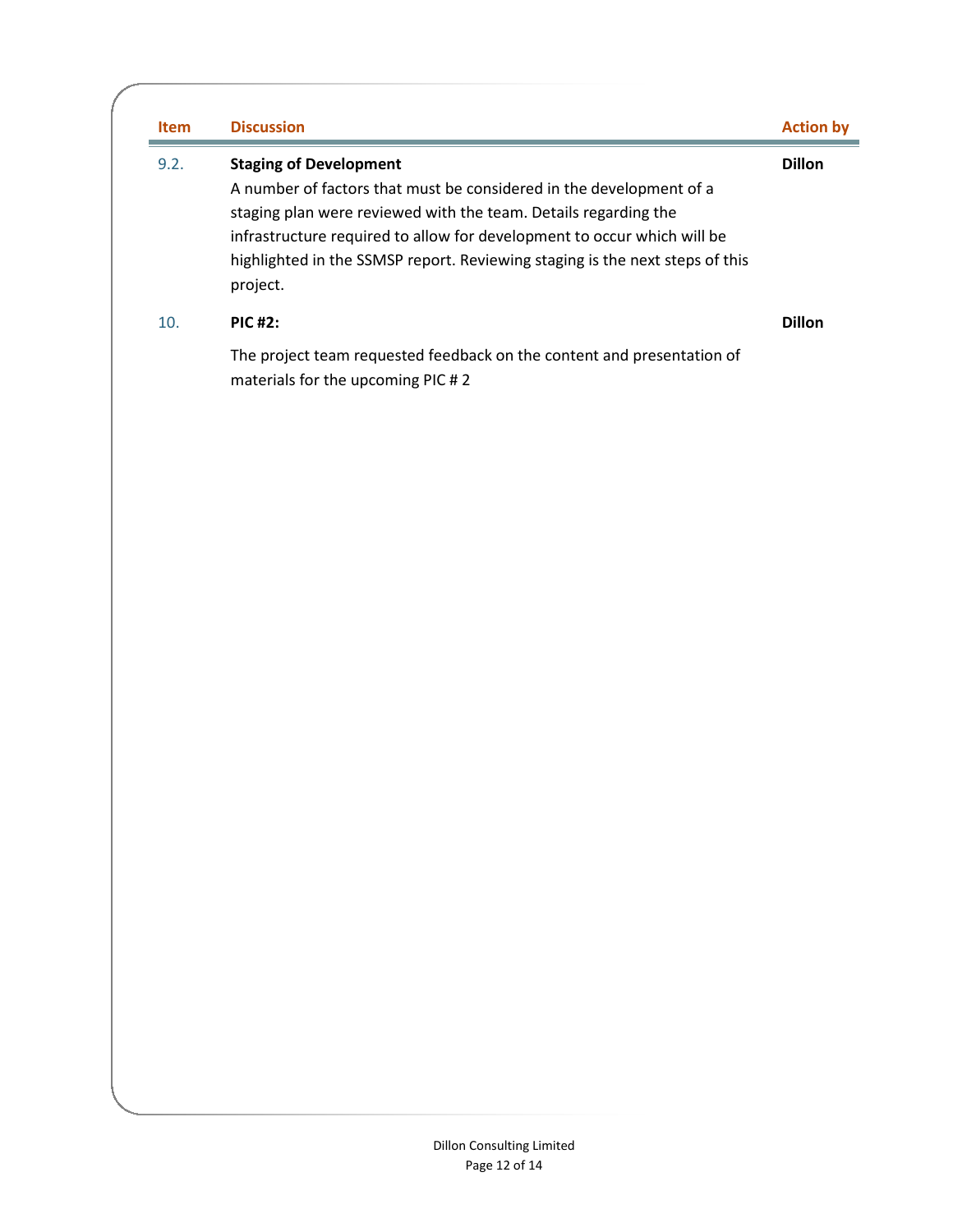| <b>Discussion</b>                                                                                                                                                                                                                                                                                                                       | <b>Action by</b> |
|-----------------------------------------------------------------------------------------------------------------------------------------------------------------------------------------------------------------------------------------------------------------------------------------------------------------------------------------|------------------|
| <b>Comments and discussion:</b><br>Provide additional context on the evaluation criteria.                                                                                                                                                                                                                                               | Info.            |
| Define acronyms and better describe terminology.<br>Did everyone understand the difference between floodway and flood<br>fringe?                                                                                                                                                                                                        |                  |
| Most agreed they understood the difference                                                                                                                                                                                                                                                                                              |                  |
| One comment was: "I thought the difference was easily mapped and the<br>graphics showed it well. The public might get stuck on the evaluation of<br>alternatives, so better summaries would be warranted."                                                                                                                              |                  |
| Is there some thought to look at the design of buildings in new                                                                                                                                                                                                                                                                         |                  |
| We can speak to those things, as far as the recently completed SWM master<br>plan, recommendations that should be implemented to prevent basement<br>and surface flooding should be adhered to. This will include a study and<br>corresponding development manual. We will be meeting criteria when<br>servicing the buildings.         |                  |
| We have details of dialing into the two secondary plan areas. We might<br>want to speak to that in more detail, through presentation and what is going<br>on the website.                                                                                                                                                               |                  |
| <b>Explaining floodway and flood fringe.</b><br>Could help show where you are allowed to build etc. in the cross section.<br>Updating the cross section to be more similar to the stormwater<br>management facilities diagrams to better understand where you can build<br>and the relative scale of expected flooding would be useful. |                  |
| On the floodplain cross section, it shows floodway in the center, the key<br>words will have to be development prohibited. It needs to be completely<br>clear.                                                                                                                                                                          |                  |
| This graphic is from the MNR and is very high level.                                                                                                                                                                                                                                                                                    |                  |
| ERCA will provide materials to Dillon to help illustrate the flood plain<br>mapping for the upcoming consultation.                                                                                                                                                                                                                      |                  |
| Are we going to get more arterial roads and collector roads in a pdf?<br>A road network plan of the entire study area will be accompany a copy of                                                                                                                                                                                       |                  |
|                                                                                                                                                                                                                                                                                                                                         | developments?    |